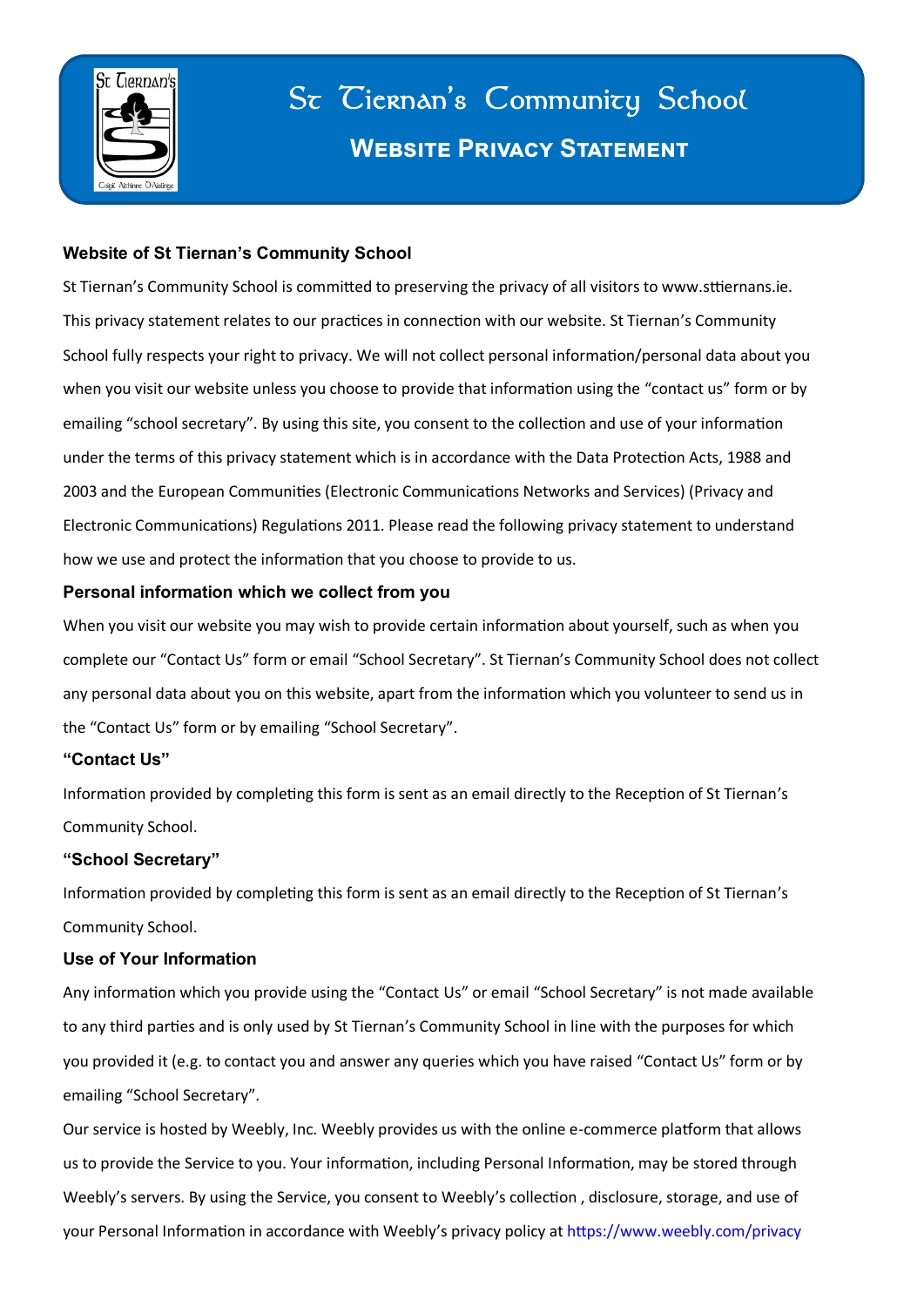#### **Non-Personal information which we collect**

Where you visit our website, certain non-personal data is available to us through our internet service provider. This non-personal data is collected on a statistical, aggregate, non-individual basis. This information may include the IP address from which you access our website, the type of browser used to access our website (Internet Explorer, Firefox, etc.), the type of operating system used to access our website (Windows, Macintosh, etc.), the "top-level" domain name used (ie, .com, .org, etc.), the date and time of your visit to our website and the number of pages you visited on our website.

### **Disclosure to Third Parties**

We do not disclose, sell or distribute any personal information which you send to us to any third parties. We may pass aggregate information on the usage of our site to third parties, but this will not include information that can be used to identify you. Your personal data may also be anonymised and used for statistical purposes. Unless required to do so by law, we will not otherwise share, sell or distribute any of the information you provide to us without your consent.

#### **IP Addresses**

An IP address is a number that is assigned to your computer automatically when you use the internet. When you visit any web page in our website, our servers log your IP address. We may use your IP address to help diagnose problems with our server and to administer our website. Your IP address is also used to help identify you and to gather broad demographic information.

#### **Cookies**

A cookie is a small file sent to your browser from a Web server and stored on your computer's hard drive to identify you as the user of the website. Many internet sites use cookies. Typically they are used by the website to identify the person accessing the website to track the person's use of the site and any repeat visits made by that person.

Our website uses cookies to keep track of your access to the site and to monitor our web traffic. Our website may use both persistent and session cookies; persistent cookies remain on your computer after you close your session and until you delete them, while session cookies expire when you close your browser. *By using our website, you agree that we can place these types of cookies on your device*. Your browser will give you the option of preventing websites using cookies, or deleting cookies that have been accepted. Your browser's help service or help manual will show you how this is done. If you do not want your browser to accept cookies, you can "turn off" the cookie acceptance setting on your browser setting. However, you must note that this may stop our website from working properly on your device. If you do not change your browser settings to refuse cookies, our website will issue cookies when you visit our website. If you continue to use our website, you agree and consent to our use of cookies on your device.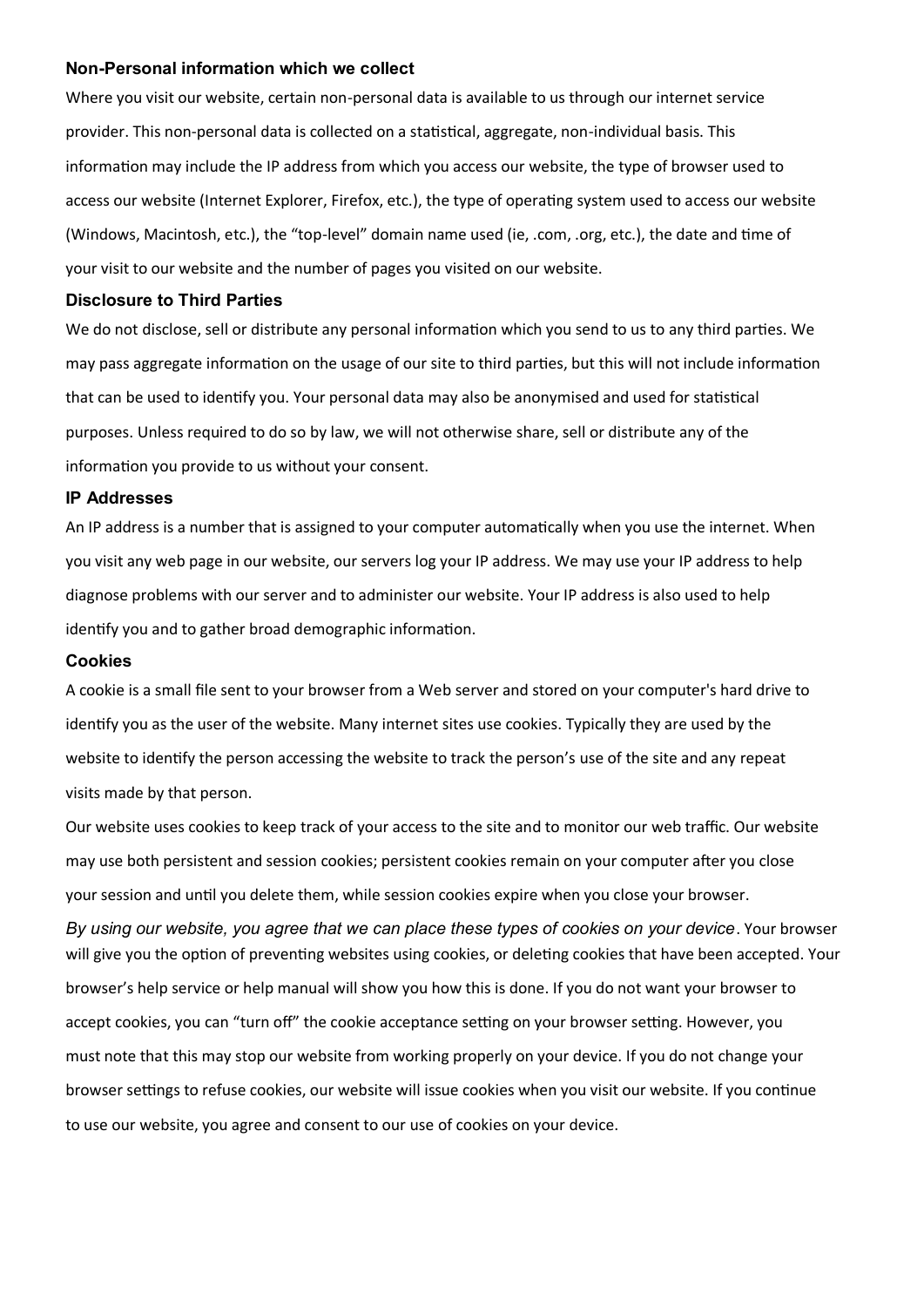## **Managing Cookies**

Within your browser you can choose whether you wish to accept cookies or not. Different browsers make different controls available to you and so we provide links below to popular manufacturers' instructions on how you can do this. Generally, your browser will offer you the choice to accept, refuse or delete cookies at all times, or those from providers that website owners use ("third party cookies"), or those from specific websites.

- [Google Chrome](https://support.google.com/chrome/answer/95647)
- [Internet Explorer](https://support.microsoft.com/en-us/windows/delete-and-manage-cookies-168dab11-0753-043d-7c16-ede5947fc64d)
- [Firefox](https://support.mozilla.org/en-US/kb/enhanced-tracking-protection-firefox-desktop?redirectslug=enable-and-disable-cookies-website-preferences&redirectlocale=en-US)
- [Safari](https://support.apple.com/en-ie/guide/safari/sfri11471/mac)
- [Safari Mobile](https://support.apple.com/en-us/HT201265)
- [Opera](https://help.opera.com/en/latest/web-preferences/)

## **Security**

We employ security measures to protect your information from access by unauthorised persons and to guard against unlawful processing, accidental loss, destruction and damage and we will do our best to ensure that all records we hold remain secure in line with our obligations under Data Protection Acts, 1988 and 2003. We take our security responsibilities seriously, employing the most appropriate physical and technical measures, including staff training and awareness. We review our security procedures regularly.

#### **Retention**

We do not retain your personal data for longer than it is necessary for us to comply with the purpose for which you gave it to us. Any personal data which you provide to us using this website will be used in line with the purposes for which you provided it (e.g. to contact you and answer any queries which you have raised in the "Contact Us" form, by emailing "School Secretary" or to address any other feedback which you send us in the "Contact Us" form or by emailing "School Secretary") and after this purpose has been completed, we will delete your personal data. For full details on the retention of data within St Tiernan's Community School click here

## **Accessing Your Information**

You are entitled to see the information we hold about you. On written request, we supply copies of your personal data which you may have supplied to us using our website. If you wish to obtain copies of this personal data, you should write to the principal of St Tiernan's Community School at St Tiernan's Community School, Parkvale, Balally, Dublin 16 and ask that he/she provides you with an Access Request Form. The law entitles us to charge you a fee for doing so (which currently does not exceed €6.35). Your request will be dealt with as soon as possible and will not take more than 40 days to process. If you discover that St Tiernan's Community School holds inaccurate information about you, you can request that we correct that information. In certain circumstances, you may also request that data which you have supplied via our